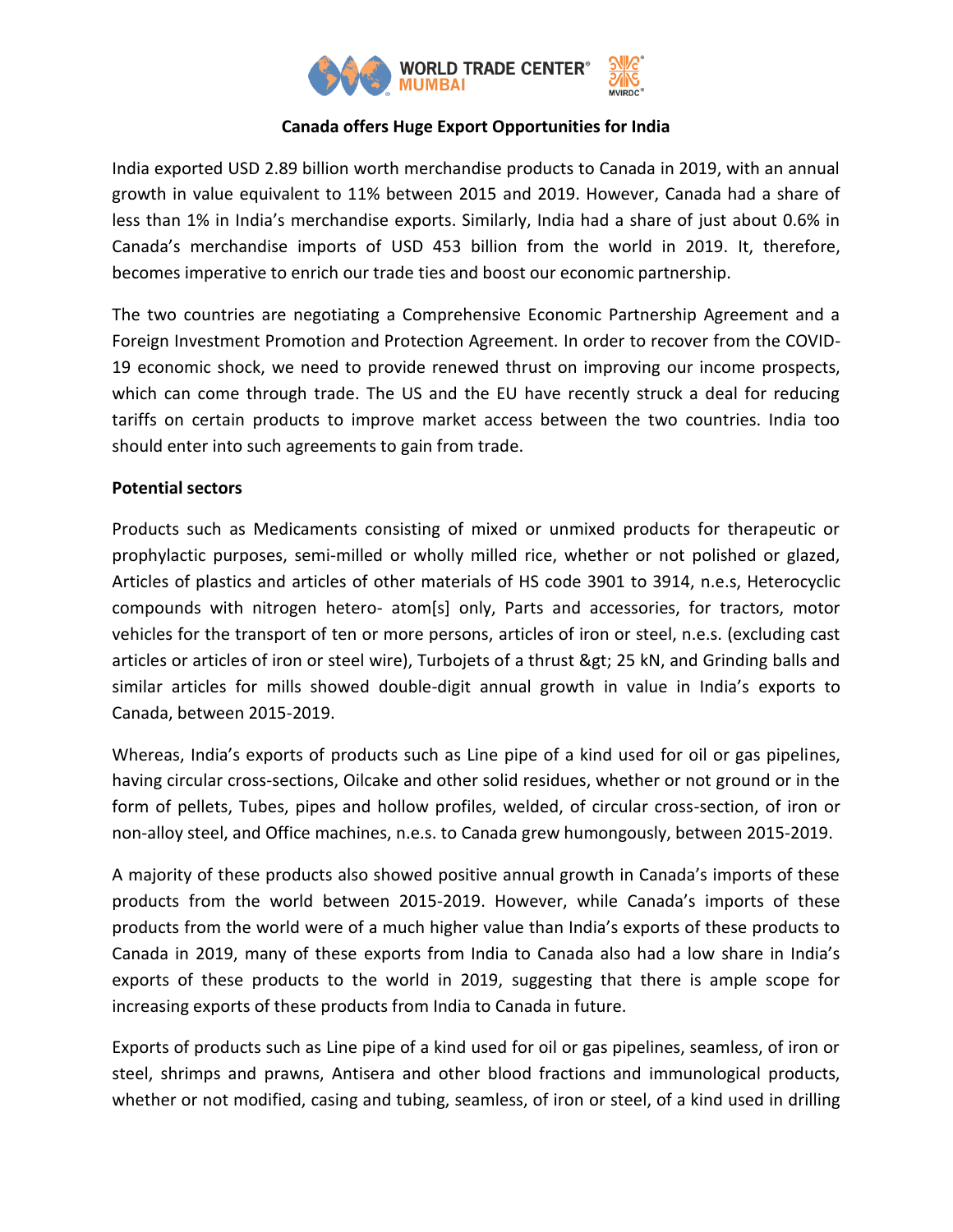

for oil or gas, Line pipe of a kind used for oil or gas pipelines, welded, of flat-rolled products of iron, Chemical contraceptive preparations based on hormones, prostaglandins, thromboxanes, leukotrienes, and Organic derivatives of hydrazine or of hydroxylamine also showed substantial growth between 2015-2019.

Canada's imports of these products from the world showed an annual growth in value of more than 5% during 2015-2019. However, Canada had a low share in India's exports of many of these products to the world in 2019, and therefore, India's exports of these products to Canada can be enhanced.

#### **Notifications**

### **Press Information Bureau, Government of India**

India, Japan partner in textile quality testing services

<https://www.pib.gov.in/PressReleasePage.aspx?PRID=1650634>

Cabinet clears MoU between India and Finland on geology and mineral resources

<https://www.pib.gov.in/PressReleasePage.aspx?PRID=1650631>

Govt takes steps to facilitate timely payments to MSMEs

<https://www.pib.gov.in/PressReleasePage.aspx?PRID=1650625>

Minister invites US companies to partner in Aatmanirbhar Bharat campaign

<https://www.pib.gov.in/PressReleasePage.aspx?PRID=1650770>

Daily Bulletin on COVID 19

<https://www.pib.gov.in/PressReleasePage.aspx?PRID=1650709>

India climbs four spots in Global Innovation Index ranking

<https://www.pib.gov.in/PressReleasePage.aspx?PRID=1650835>